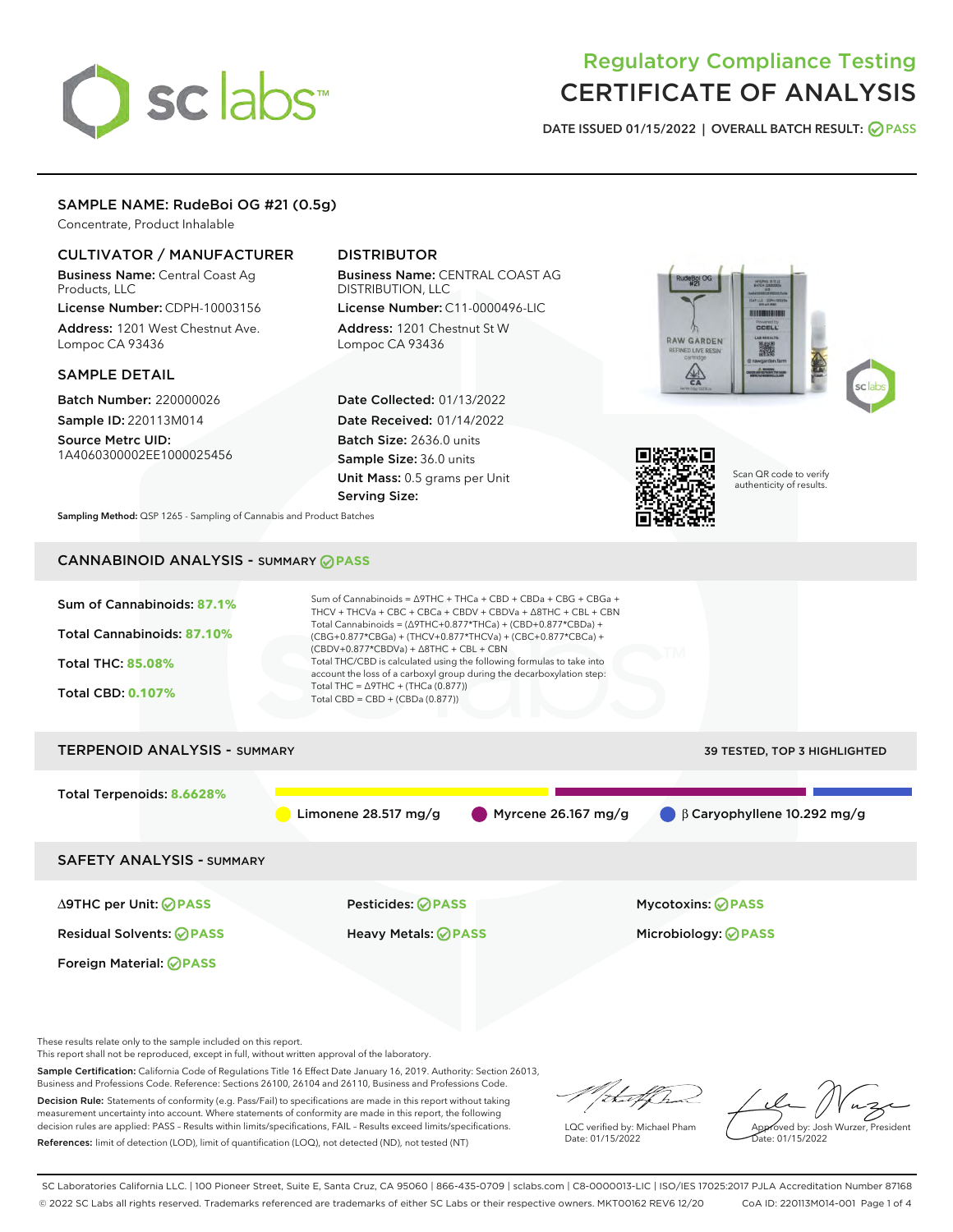



RUDEBOI OG #21 (0.5G) | DATE ISSUED 01/15/2022 | OVERALL BATCH RESULT: **O PASS** 

#### CANNABINOID TEST RESULTS - 01/14/2022 2 PASS

Tested by high-performance liquid chromatography with diode-array detection (HPLC-DAD). **Method:** QSP 1157 - Analysis of Cannabinoids by HPLC-DAD

#### TOTAL CANNABINOIDS: **87.10%**

Total Cannabinoids (Total THC) + (Total CBD) + (Total CBG) + (Total THCV) + (Total CBC) + (Total CBDV) + ∆8THC + CBL + CBN

TOTAL THC: **85.08%** Total THC (∆9THC+0.877\*THCa)

TOTAL CBD: **0.107%**

Total CBD (CBD+0.877\*CBDa)

TOTAL CBG: 1.498% Total CBG (CBG+0.877\*CBGa)

TOTAL THCV: 0.25% Total THCV (THCV+0.877\*THCVa)

TOTAL CBC: ND Total CBC (CBC+0.877\*CBCa)

TOTAL CBDV: ND Total CBDV (CBDV+0.877\*CBDVa)

| <b>COMPOUND</b>            | LOD/LOQ<br>(mg/g) | <b>MEASUREMENT</b><br><b>UNCERTAINTY</b><br>(mg/g) | <b>RESULT</b><br>(mg/g) | <b>RESULT</b><br>(%) |
|----------------------------|-------------------|----------------------------------------------------|-------------------------|----------------------|
| <b>A9THC</b>               | 0.06/0.26         | ±29.268                                            | 850.80                  | 85.080               |
| <b>CBG</b>                 | 0.06/0.19         | ±0.590                                             | 14.98                   | 1.498                |
| <b>THCV</b>                | 0.1/0.2           | $\pm 0.12$                                         | 2.5                     | 0.25                 |
| <b>CBD</b>                 | 0.07/0.29         | ±0.050                                             | 1.07                    | 0.107                |
| <b>CBN</b>                 | 0.1 / 0.3         | ±0.06                                              | 0.9                     | 0.09                 |
| $\triangle$ 8THC           | 0.1/0.4           | ±0.06                                              | 0.8                     | 0.08                 |
| <b>THCa</b>                | 0.05/0.14         | N/A                                                | <b>ND</b>               | <b>ND</b>            |
| <b>THCVa</b>               | 0.07/0.20         | N/A                                                | <b>ND</b>               | <b>ND</b>            |
| <b>CBDa</b>                | 0.02/0.19         | N/A                                                | <b>ND</b>               | <b>ND</b>            |
| <b>CBDV</b>                | 0.04/0.15         | N/A                                                | <b>ND</b>               | <b>ND</b>            |
| <b>CBDVa</b>               | 0.03 / 0.53       | N/A                                                | <b>ND</b>               | <b>ND</b>            |
| <b>CBGa</b>                | 0.1/0.2           | N/A                                                | <b>ND</b>               | <b>ND</b>            |
| <b>CBL</b>                 | 0.06 / 0.24       | N/A                                                | <b>ND</b>               | <b>ND</b>            |
| <b>CBC</b>                 | 0.2 / 0.5         | N/A                                                | <b>ND</b>               | <b>ND</b>            |
| <b>CBCa</b>                | 0.07/0.28         | N/A                                                | <b>ND</b>               | <b>ND</b>            |
| <b>SUM OF CANNABINOIDS</b> |                   |                                                    | 871.0 mg/g              | 87.1%                |

#### **UNIT MASS: 0.5 grams per Unit**

| ∆9THC per Unit                         | 1100 per-package limit | 425.40 mg/unit  | <b>PASS</b> |
|----------------------------------------|------------------------|-----------------|-------------|
| <b>Total THC per Unit</b>              |                        | 425.40 mg/unit  |             |
| <b>CBD</b> per Unit                    |                        | $0.54$ mg/unit  |             |
| <b>Total CBD per Unit</b>              |                        | $0.54$ mg/unit  |             |
| <b>Sum of Cannabinoids</b><br>per Unit |                        | 435.5 mg/unit   |             |
| <b>Total Cannabinoids</b><br>per Unit  |                        | $435.4$ mg/unit |             |

| <b>COMPOUND</b>          | LOD/LOQ<br>(mg/g) | <b>MEASUREMENT</b><br><b>UNCERTAINTY</b><br>(mg/g) | <b>RESULT</b><br>(mg/g)                         | <b>RESULT</b><br>$(\%)$ |
|--------------------------|-------------------|----------------------------------------------------|-------------------------------------------------|-------------------------|
| Limonene                 | 0.005 / 0.016     | ±0.4078                                            | 28.517                                          | 2.8517                  |
| <b>Myrcene</b>           | 0.008 / 0.025     | ±0.3376                                            | 26.167                                          | 2.6167                  |
| <b>B</b> Caryophyllene   | 0.004 / 0.012     | ±0.3664                                            | 10.292                                          | 1.0292                  |
| Linalool                 | 0.009 / 0.032     | ±0.1613                                            | 4.245                                           | 0.4245                  |
| $\beta$ Pinene           | 0.004 / 0.014     | ±0.0398                                            | 3.463                                           | 0.3463                  |
| Terpinolene              | 0.008 / 0.026     | ±0.0640                                            | 3.124                                           | 0.3124                  |
| $\alpha$ Pinene          | 0.005 / 0.017     | ±0.0217                                            | 2.524                                           | 0.2524                  |
| $\alpha$ Humulene        | 0.009/0.029       | ±0.0740                                            | 2.306                                           | 0.2306                  |
| Ocimene                  | 0.011 / 0.038     | ±0.0638                                            | 1.986                                           | 0.1986                  |
| Fenchol                  | 0.010 / 0.034     | ±0.0531                                            | 1.371                                           | 0.1371                  |
| Terpineol                | 0.016 / 0.055     | ±0.0448                                            | 0.730                                           | 0.0730                  |
| Camphene                 | 0.005 / 0.015     | ±0.0050                                            | 0.433                                           | 0.0433                  |
| $trans-\beta$ -Farnesene | 0.008 / 0.025     | ±0.0136                                            | 0.382                                           | 0.0382                  |
| <b>Borneol</b>           | 0.005 / 0.016     | ±0.0100                                            | 0.239                                           | 0.0239                  |
| Valencene                | 0.009 / 0.030     | ±0.0135                                            | 0.196                                           | 0.0196                  |
| $\alpha$ Phellandrene    | 0.006 / 0.020     | ±0.0014                                            | 0.106                                           | 0.0106                  |
| Fenchone                 | 0.009 / 0.028     | ±0.0028                                            | 0.095                                           | 0.0095                  |
| $\alpha$ Terpinene       | 0.005 / 0.017     | ±0.0013                                            | 0.089                                           | 0.0089                  |
| $\gamma$ Terpinene       | 0.006 / 0.018     | ±0.0015                                            | 0.085                                           | 0.0085                  |
| 3 Carene                 | 0.005 / 0.018     | ±0.0012                                            | 0.081                                           | 0.0081                  |
| $\alpha$ Bisabolol       | 0.008 / 0.026     | ±0.0035                                            | 0.066                                           | 0.0066                  |
| Nerolidol                | 0.009 / 0.028     | ±0.0033                                            | 0.052                                           | 0.0052                  |
| Sabinene Hydrate         | 0.006 / 0.022     | ±0.0011                                            | 0.028                                           | 0.0028                  |
| Geraniol                 | 0.002 / 0.007     | ±0.0009                                            | 0.021                                           | 0.0021                  |
| Citronellol              | 0.003 / 0.010     | ±0.0009                                            | 0.019                                           | 0.0019                  |
| Nerol                    | 0.003 / 0.011     | ±0.0005                                            | 0.011                                           | 0.0011                  |
| p-Cymene                 | 0.005 / 0.016     | N/A                                                | <loq< th=""><th><loq< th=""></loq<></th></loq<> | <loq< th=""></loq<>     |
| Isoborneol               | 0.004 / 0.012     | N/A                                                | <loq< th=""><th><loq< th=""></loq<></th></loq<> | <loq< th=""></loq<>     |
| Caryophyllene<br>Oxide   | 0.010 / 0.033     | N/A                                                | <loq< th=""><th><loq< th=""></loq<></th></loq<> | <loq< th=""></loq<>     |
| Sabinene                 | 0.004 / 0.014     | N/A                                                | ND                                              | ND                      |
| Eucalyptol               | 0.006 / 0.018     | N/A                                                | ND                                              | ND                      |
| (-)-Isopulegol           | 0.005 / 0.016     | N/A                                                | <b>ND</b>                                       | ND                      |
| Camphor                  | 0.006 / 0.019     | N/A                                                | ND                                              | ND                      |
| Menthol                  | 0.008 / 0.025     | N/A                                                | ND                                              | ND                      |
| R-(+)-Pulegone           | 0.003 / 0.011     | N/A                                                | ND                                              | ND                      |
| <b>Geranyl Acetate</b>   | 0.004 / 0.014     | N/A                                                | ND                                              | ND                      |
| $\alpha$ Cedrene         | 0.005 / 0.016     | N/A                                                | ND                                              | ND                      |
| Guaiol                   | 0.009 / 0.030     | N/A                                                | ND                                              | ND                      |
| Cedrol                   | 0.008 / 0.027     | N/A                                                | ND                                              | ND                      |
| <b>TOTAL TERPENOIDS</b>  |                   |                                                    | 86.628 mg/g                                     | 8.6628%                 |

SC Laboratories California LLC. | 100 Pioneer Street, Suite E, Santa Cruz, CA 95060 | 866-435-0709 | sclabs.com | C8-0000013-LIC | ISO/IES 17025:2017 PJLA Accreditation Number 87168 © 2022 SC Labs all rights reserved. Trademarks referenced are trademarks of either SC Labs or their respective owners. MKT00162 REV6 12/20 CoA ID: 220113M014-001 Page 2 of 4

# TERPENOID TEST RESULTS - 01/15/2022

Terpene analysis utilizing gas chromatography-flame ionization detection (GC-FID). **Method:** QSP 1192 - Analysis of Terpenoids by GC-FID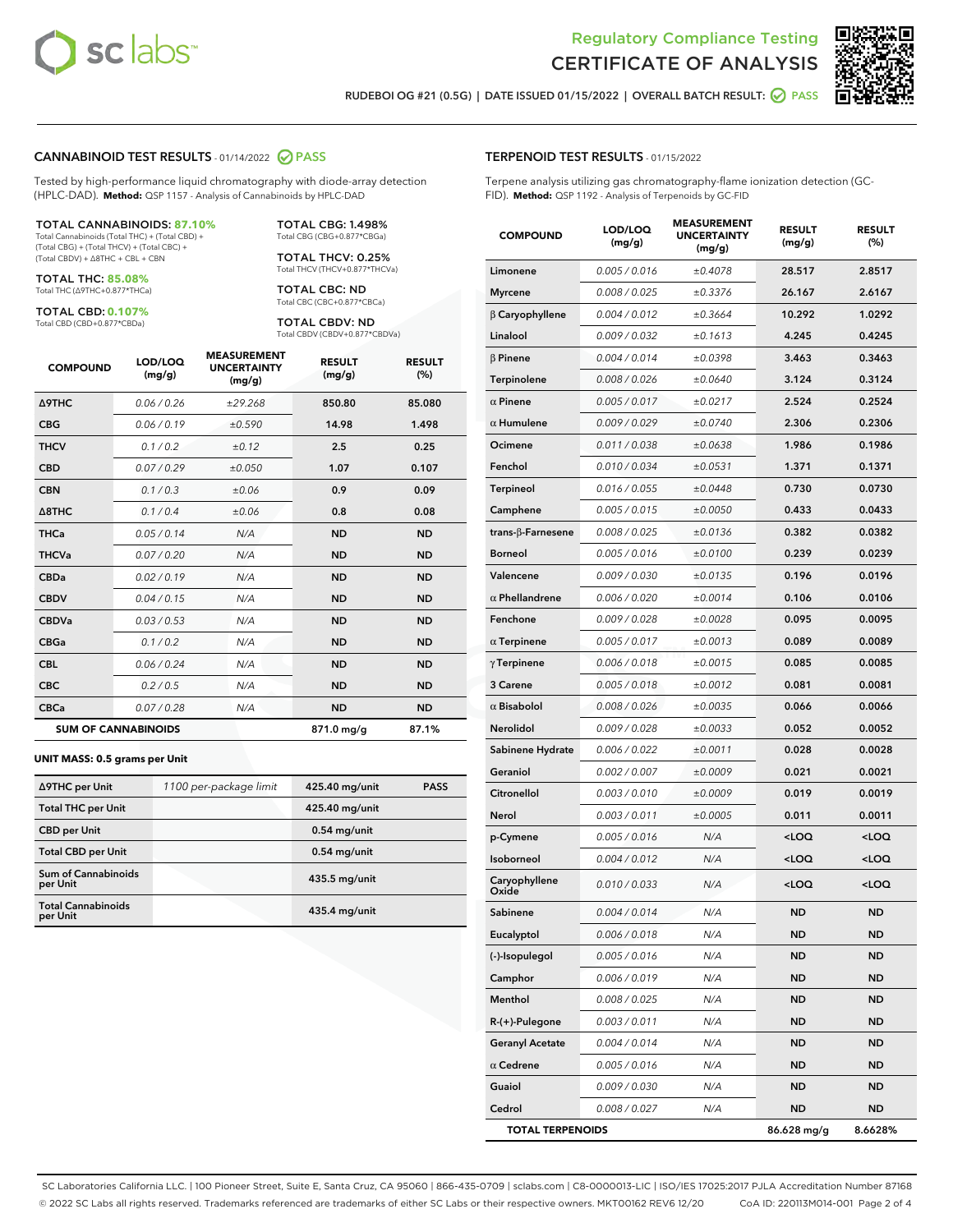



RUDEBOI OG #21 (0.5G) | DATE ISSUED 01/15/2022 | OVERALL BATCH RESULT:  $\bigcirc$  PASS

# CATEGORY 1 PESTICIDE TEST RESULTS - 01/15/2022 2 PASS

Pesticide and plant growth regulator analysis utilizing high-performance liquid chromatography-mass spectrometry (HPLC-MS) or gas chromatography-mass spectrometry (GC-MS). \*GC-MS utilized where indicated. **Method:** QSP 1212 - Analysis of Pesticides and Mycotoxins by LC-MS or QSP 1213 - Analysis of Pesticides by GC-MS

| 0.03/0.08<br><b>ND</b><br>Aldicarb<br>$>$ LOD<br>N/A<br><b>PASS</b><br>Carbofuran<br>0.02 / 0.05<br><b>ND</b><br><b>PASS</b><br>$>$ LOD<br>N/A<br>Chlordane*<br>0.03 / 0.08<br>N/A<br><b>ND</b><br><b>PASS</b><br>$\ge$ LOD<br>Chlorfenapyr*<br>0.03/0.10<br><b>ND</b><br><b>PASS</b><br>$\ge$ LOD<br>N/A<br>N/A<br><b>ND</b><br><b>PASS</b><br>Chlorpyrifos<br>0.02 / 0.06<br>$\ge$ LOD<br>Coumaphos<br>0.02 / 0.07<br>N/A<br><b>ND</b><br><b>PASS</b><br>$\ge$ LOD<br>Daminozide<br>0.02 / 0.07<br>N/A<br><b>ND</b><br><b>PASS</b><br>$\ge$ LOD<br><b>DDVP</b><br>0.03/0.09<br>$>$ LOD<br>N/A<br><b>ND</b><br><b>PASS</b><br>(Dichlorvos)<br>Dimethoate<br>0.03/0.08<br>$>$ LOD<br>N/A<br><b>ND</b><br><b>PASS</b><br>0.03/0.10<br><b>ND</b><br><b>PASS</b><br>Ethoprop(hos)<br>$\ge$ LOD<br>N/A<br>0.02 / 0.06<br>N/A<br><b>ND</b><br><b>PASS</b><br>Etofenprox<br>$\ge$ LOD<br>Fenoxycarb<br>0.03 / 0.08<br>N/A<br><b>ND</b><br><b>PASS</b><br>$\ge$ LOD<br>0.03/0.08<br><b>ND</b><br><b>PASS</b><br>Fipronil<br>$\ge$ LOD<br>N/A<br>Imazalil<br>0.02 / 0.06<br>$\ge$ LOD<br>N/A<br><b>ND</b><br><b>PASS</b><br>Methiocarb<br>0.02 / 0.07<br><b>PASS</b><br>$\ge$ LOD<br>N/A<br><b>ND</b><br>Methyl<br>0.03/0.10<br>$\ge$ LOD<br>N/A<br><b>ND</b><br><b>PASS</b><br>parathion<br>0.03/0.09<br><b>ND</b><br><b>Mevinphos</b><br>$\ge$ LOD<br>N/A<br><b>PASS</b><br>Paclobutrazol<br>0.02 / 0.05<br>$\ge$ LOD<br>N/A<br><b>ND</b><br><b>PASS</b><br>0.03/0.09<br>$\ge$ LOD<br>N/A<br><b>ND</b><br><b>PASS</b><br>Propoxur<br>Spiroxamine<br>0.03 / 0.08<br>$\ge$ LOD<br>N/A<br><b>ND</b><br><b>PASS</b><br>0.03/0.10<br><b>ND</b><br><b>PASS</b><br><b>Thiacloprid</b><br>$\ge$ LOD<br>N/A | <b>COMPOUND</b> | LOD/LOQ<br>$(\mu g/g)$ | <b>ACTION</b><br>LIMIT<br>$(\mu g/g)$ | <b>MEASUREMENT</b><br><b>UNCERTAINTY</b><br>$(\mu g/g)$ | <b>RESULT</b><br>$(\mu g/g)$ | <b>RESULT</b> |
|----------------------------------------------------------------------------------------------------------------------------------------------------------------------------------------------------------------------------------------------------------------------------------------------------------------------------------------------------------------------------------------------------------------------------------------------------------------------------------------------------------------------------------------------------------------------------------------------------------------------------------------------------------------------------------------------------------------------------------------------------------------------------------------------------------------------------------------------------------------------------------------------------------------------------------------------------------------------------------------------------------------------------------------------------------------------------------------------------------------------------------------------------------------------------------------------------------------------------------------------------------------------------------------------------------------------------------------------------------------------------------------------------------------------------------------------------------------------------------------------------------------------------------------------------------------------------------------------------------------------------------------------------------------------------------------------|-----------------|------------------------|---------------------------------------|---------------------------------------------------------|------------------------------|---------------|
|                                                                                                                                                                                                                                                                                                                                                                                                                                                                                                                                                                                                                                                                                                                                                                                                                                                                                                                                                                                                                                                                                                                                                                                                                                                                                                                                                                                                                                                                                                                                                                                                                                                                                              |                 |                        |                                       |                                                         |                              |               |
|                                                                                                                                                                                                                                                                                                                                                                                                                                                                                                                                                                                                                                                                                                                                                                                                                                                                                                                                                                                                                                                                                                                                                                                                                                                                                                                                                                                                                                                                                                                                                                                                                                                                                              |                 |                        |                                       |                                                         |                              |               |
|                                                                                                                                                                                                                                                                                                                                                                                                                                                                                                                                                                                                                                                                                                                                                                                                                                                                                                                                                                                                                                                                                                                                                                                                                                                                                                                                                                                                                                                                                                                                                                                                                                                                                              |                 |                        |                                       |                                                         |                              |               |
|                                                                                                                                                                                                                                                                                                                                                                                                                                                                                                                                                                                                                                                                                                                                                                                                                                                                                                                                                                                                                                                                                                                                                                                                                                                                                                                                                                                                                                                                                                                                                                                                                                                                                              |                 |                        |                                       |                                                         |                              |               |
|                                                                                                                                                                                                                                                                                                                                                                                                                                                                                                                                                                                                                                                                                                                                                                                                                                                                                                                                                                                                                                                                                                                                                                                                                                                                                                                                                                                                                                                                                                                                                                                                                                                                                              |                 |                        |                                       |                                                         |                              |               |
|                                                                                                                                                                                                                                                                                                                                                                                                                                                                                                                                                                                                                                                                                                                                                                                                                                                                                                                                                                                                                                                                                                                                                                                                                                                                                                                                                                                                                                                                                                                                                                                                                                                                                              |                 |                        |                                       |                                                         |                              |               |
|                                                                                                                                                                                                                                                                                                                                                                                                                                                                                                                                                                                                                                                                                                                                                                                                                                                                                                                                                                                                                                                                                                                                                                                                                                                                                                                                                                                                                                                                                                                                                                                                                                                                                              |                 |                        |                                       |                                                         |                              |               |
|                                                                                                                                                                                                                                                                                                                                                                                                                                                                                                                                                                                                                                                                                                                                                                                                                                                                                                                                                                                                                                                                                                                                                                                                                                                                                                                                                                                                                                                                                                                                                                                                                                                                                              |                 |                        |                                       |                                                         |                              |               |
|                                                                                                                                                                                                                                                                                                                                                                                                                                                                                                                                                                                                                                                                                                                                                                                                                                                                                                                                                                                                                                                                                                                                                                                                                                                                                                                                                                                                                                                                                                                                                                                                                                                                                              |                 |                        |                                       |                                                         |                              |               |
|                                                                                                                                                                                                                                                                                                                                                                                                                                                                                                                                                                                                                                                                                                                                                                                                                                                                                                                                                                                                                                                                                                                                                                                                                                                                                                                                                                                                                                                                                                                                                                                                                                                                                              |                 |                        |                                       |                                                         |                              |               |
|                                                                                                                                                                                                                                                                                                                                                                                                                                                                                                                                                                                                                                                                                                                                                                                                                                                                                                                                                                                                                                                                                                                                                                                                                                                                                                                                                                                                                                                                                                                                                                                                                                                                                              |                 |                        |                                       |                                                         |                              |               |
|                                                                                                                                                                                                                                                                                                                                                                                                                                                                                                                                                                                                                                                                                                                                                                                                                                                                                                                                                                                                                                                                                                                                                                                                                                                                                                                                                                                                                                                                                                                                                                                                                                                                                              |                 |                        |                                       |                                                         |                              |               |
|                                                                                                                                                                                                                                                                                                                                                                                                                                                                                                                                                                                                                                                                                                                                                                                                                                                                                                                                                                                                                                                                                                                                                                                                                                                                                                                                                                                                                                                                                                                                                                                                                                                                                              |                 |                        |                                       |                                                         |                              |               |
|                                                                                                                                                                                                                                                                                                                                                                                                                                                                                                                                                                                                                                                                                                                                                                                                                                                                                                                                                                                                                                                                                                                                                                                                                                                                                                                                                                                                                                                                                                                                                                                                                                                                                              |                 |                        |                                       |                                                         |                              |               |
|                                                                                                                                                                                                                                                                                                                                                                                                                                                                                                                                                                                                                                                                                                                                                                                                                                                                                                                                                                                                                                                                                                                                                                                                                                                                                                                                                                                                                                                                                                                                                                                                                                                                                              |                 |                        |                                       |                                                         |                              |               |
|                                                                                                                                                                                                                                                                                                                                                                                                                                                                                                                                                                                                                                                                                                                                                                                                                                                                                                                                                                                                                                                                                                                                                                                                                                                                                                                                                                                                                                                                                                                                                                                                                                                                                              |                 |                        |                                       |                                                         |                              |               |
|                                                                                                                                                                                                                                                                                                                                                                                                                                                                                                                                                                                                                                                                                                                                                                                                                                                                                                                                                                                                                                                                                                                                                                                                                                                                                                                                                                                                                                                                                                                                                                                                                                                                                              |                 |                        |                                       |                                                         |                              |               |
|                                                                                                                                                                                                                                                                                                                                                                                                                                                                                                                                                                                                                                                                                                                                                                                                                                                                                                                                                                                                                                                                                                                                                                                                                                                                                                                                                                                                                                                                                                                                                                                                                                                                                              |                 |                        |                                       |                                                         |                              |               |
|                                                                                                                                                                                                                                                                                                                                                                                                                                                                                                                                                                                                                                                                                                                                                                                                                                                                                                                                                                                                                                                                                                                                                                                                                                                                                                                                                                                                                                                                                                                                                                                                                                                                                              |                 |                        |                                       |                                                         |                              |               |
|                                                                                                                                                                                                                                                                                                                                                                                                                                                                                                                                                                                                                                                                                                                                                                                                                                                                                                                                                                                                                                                                                                                                                                                                                                                                                                                                                                                                                                                                                                                                                                                                                                                                                              |                 |                        |                                       |                                                         |                              |               |
|                                                                                                                                                                                                                                                                                                                                                                                                                                                                                                                                                                                                                                                                                                                                                                                                                                                                                                                                                                                                                                                                                                                                                                                                                                                                                                                                                                                                                                                                                                                                                                                                                                                                                              |                 |                        |                                       |                                                         |                              |               |

# CATEGORY 2 PESTICIDE TEST RESULTS - 01/15/2022 2 PASS

| <b>COMPOUND</b>          | LOD/LOO<br>$(\mu g/g)$ | <b>ACTION</b><br>LIMIT<br>$(\mu g/g)$ | <b>MEASUREMENT</b><br><b>UNCERTAINTY</b><br>$(\mu g/g)$ | <b>RESULT</b><br>$(\mu g/g)$ | <b>RESULT</b> |
|--------------------------|------------------------|---------------------------------------|---------------------------------------------------------|------------------------------|---------------|
| Abamectin                | 0.03/0.10              | 0.1                                   | N/A                                                     | <b>ND</b>                    | <b>PASS</b>   |
| Acephate                 | 0.02/0.07              | 0.1                                   | N/A                                                     | <b>ND</b>                    | <b>PASS</b>   |
| Acequinocyl              | 0.02/0.07              | 0.1                                   | N/A                                                     | <b>ND</b>                    | <b>PASS</b>   |
| Acetamiprid              | 0.02/0.05              | 0.1                                   | N/A                                                     | <b>ND</b>                    | <b>PASS</b>   |
| Azoxystrobin             | 0.02/0.07              | 0.1                                   | N/A                                                     | <b>ND</b>                    | <b>PASS</b>   |
| <b>Bifenazate</b>        | 0.01/0.04              | 0.1                                   | N/A                                                     | <b>ND</b>                    | <b>PASS</b>   |
| <b>Bifenthrin</b>        | 0.02 / 0.05            | 3                                     | N/A                                                     | <b>ND</b>                    | <b>PASS</b>   |
| <b>Boscalid</b>          | 0.03/0.09              | 0.1                                   | N/A                                                     | <b>ND</b>                    | <b>PASS</b>   |
| Captan                   | 0.19/0.57              | 0.7                                   | N/A                                                     | <b>ND</b>                    | <b>PASS</b>   |
| Carbaryl                 | 0.02/0.06              | 0.5                                   | N/A                                                     | <b>ND</b>                    | <b>PASS</b>   |
| Chlorantranilip-<br>role | 0.04/0.12              | 10                                    | N/A                                                     | <b>ND</b>                    | <b>PASS</b>   |
| Clofentezine             | 0.03/0.09              | 0.1                                   | N/A                                                     | <b>ND</b>                    | <b>PASS</b>   |

## CATEGORY 2 PESTICIDE TEST RESULTS - 01/15/2022 continued

| <b>COMPOUND</b>               | LOD/LOQ<br>(µg/g) | <b>ACTION</b><br>LIMIT<br>(µg/g) | <b>MEASUREMENT</b><br><b>UNCERTAINTY</b><br>(µg/g) | <b>RESULT</b><br>$(\mu g/g)$ | <b>RESULT</b> |
|-------------------------------|-------------------|----------------------------------|----------------------------------------------------|------------------------------|---------------|
| Cyfluthrin                    | 0.12 / 0.38       | $\overline{2}$                   | N/A                                                | <b>ND</b>                    | <b>PASS</b>   |
| Cypermethrin                  | 0.11 / 0.32       | 1                                | N/A                                                | <b>ND</b>                    | <b>PASS</b>   |
| Diazinon                      | 0.02 / 0.05       | 0.1                              | N/A                                                | <b>ND</b>                    | <b>PASS</b>   |
| Dimethomorph                  | 0.03 / 0.09       | $\overline{c}$                   | N/A                                                | <b>ND</b>                    | <b>PASS</b>   |
| Etoxazole                     | 0.02 / 0.06       | 0.1                              | N/A                                                | <b>ND</b>                    | <b>PASS</b>   |
| Fenhexamid                    | 0.03 / 0.09       | 0.1                              | N/A                                                | <b>ND</b>                    | <b>PASS</b>   |
| Fenpyroximate                 | 0.02 / 0.06       | 0.1                              | N/A                                                | <b>ND</b>                    | <b>PASS</b>   |
| Flonicamid                    | 0.03 / 0.10       | 0.1                              | N/A                                                | <b>ND</b>                    | <b>PASS</b>   |
| Fludioxonil                   | 0.03 / 0.10       | 0.1                              | N/A                                                | <b>ND</b>                    | <b>PASS</b>   |
| Hexythiazox                   | 0.02 / 0.07       | 0.1                              | N/A                                                | <b>ND</b>                    | <b>PASS</b>   |
| Imidacloprid                  | 0.04 / 0.11       | 5                                | N/A                                                | <b>ND</b>                    | <b>PASS</b>   |
| Kresoxim-methyl               | 0.02 / 0.07       | 0.1                              | N/A                                                | <b>ND</b>                    | <b>PASS</b>   |
| Malathion                     | 0.03 / 0.09       | 0.5                              | N/A                                                | <b>ND</b>                    | <b>PASS</b>   |
| Metalaxyl                     | 0.02 / 0.07       | $\overline{c}$                   | N/A                                                | ND                           | <b>PASS</b>   |
| Methomyl                      | 0.03 / 0.10       | $\mathbf{1}$                     | N/A                                                | <b>ND</b>                    | <b>PASS</b>   |
| Myclobutanil                  | 0.03 / 0.09       | 0.1                              | N/A                                                | <b>ND</b>                    | <b>PASS</b>   |
| Naled                         | 0.02 / 0.07       | 0.1                              | N/A                                                | <b>ND</b>                    | <b>PASS</b>   |
| Oxamyl                        | 0.04 / 0.11       | 0.5                              | N/A                                                | <b>ND</b>                    | <b>PASS</b>   |
| Pentachloronitro-<br>benzene* | 0.03 / 0.09       | 0.1                              | N/A                                                | ND                           | <b>PASS</b>   |
| Permethrin                    | 0.04 / 0.12       | 0.5                              | N/A                                                | <b>ND</b>                    | <b>PASS</b>   |
| Phosmet                       | 0.03 / 0.10       | 0.1                              | N/A                                                | <b>ND</b>                    | <b>PASS</b>   |
| Piperonylbu-<br>toxide        | 0.02 / 0.07       | 3                                | N/A                                                | <b>ND</b>                    | <b>PASS</b>   |
| Prallethrin                   | 0.03 / 0.08       | 0.1                              | N/A                                                | <b>ND</b>                    | <b>PASS</b>   |
| Propiconazole                 | 0.02 / 0.07       | 0.1                              | N/A                                                | <b>ND</b>                    | <b>PASS</b>   |
| Pyrethrins                    | 0.04 / 0.12       | 0.5                              | N/A                                                | <b>ND</b>                    | <b>PASS</b>   |
| Pyridaben                     | 0.02 / 0.07       | 0.1                              | N/A                                                | <b>ND</b>                    | <b>PASS</b>   |
| Spinetoram                    | 0.02 / 0.07       | 0.1                              | N/A                                                | <b>ND</b>                    | <b>PASS</b>   |
| Spinosad                      | 0.02 / 0.07       | 0.1                              | N/A                                                | <b>ND</b>                    | <b>PASS</b>   |
| Spiromesifen                  | 0.02 / 0.05       | 0.1                              | N/A                                                | <b>ND</b>                    | <b>PASS</b>   |
| Spirotetramat                 | 0.02 / 0.06       | 0.1                              | N/A                                                | <b>ND</b>                    | <b>PASS</b>   |
| Tebuconazole                  | 0.02 / 0.07       | 0.1                              | N/A                                                | <b>ND</b>                    | <b>PASS</b>   |
| Thiamethoxam                  | 0.03 / 0.10       | 5                                | N/A                                                | <b>ND</b>                    | <b>PASS</b>   |
| Trifloxystrobin               | 0.03 / 0.08       | 0.1                              | N/A                                                | <b>ND</b>                    | <b>PASS</b>   |

SC Laboratories California LLC. | 100 Pioneer Street, Suite E, Santa Cruz, CA 95060 | 866-435-0709 | sclabs.com | C8-0000013-LIC | ISO/IES 17025:2017 PJLA Accreditation Number 87168 © 2022 SC Labs all rights reserved. Trademarks referenced are trademarks of either SC Labs or their respective owners. MKT00162 REV6 12/20 CoA ID: 220113M014-001 Page 3 of 4